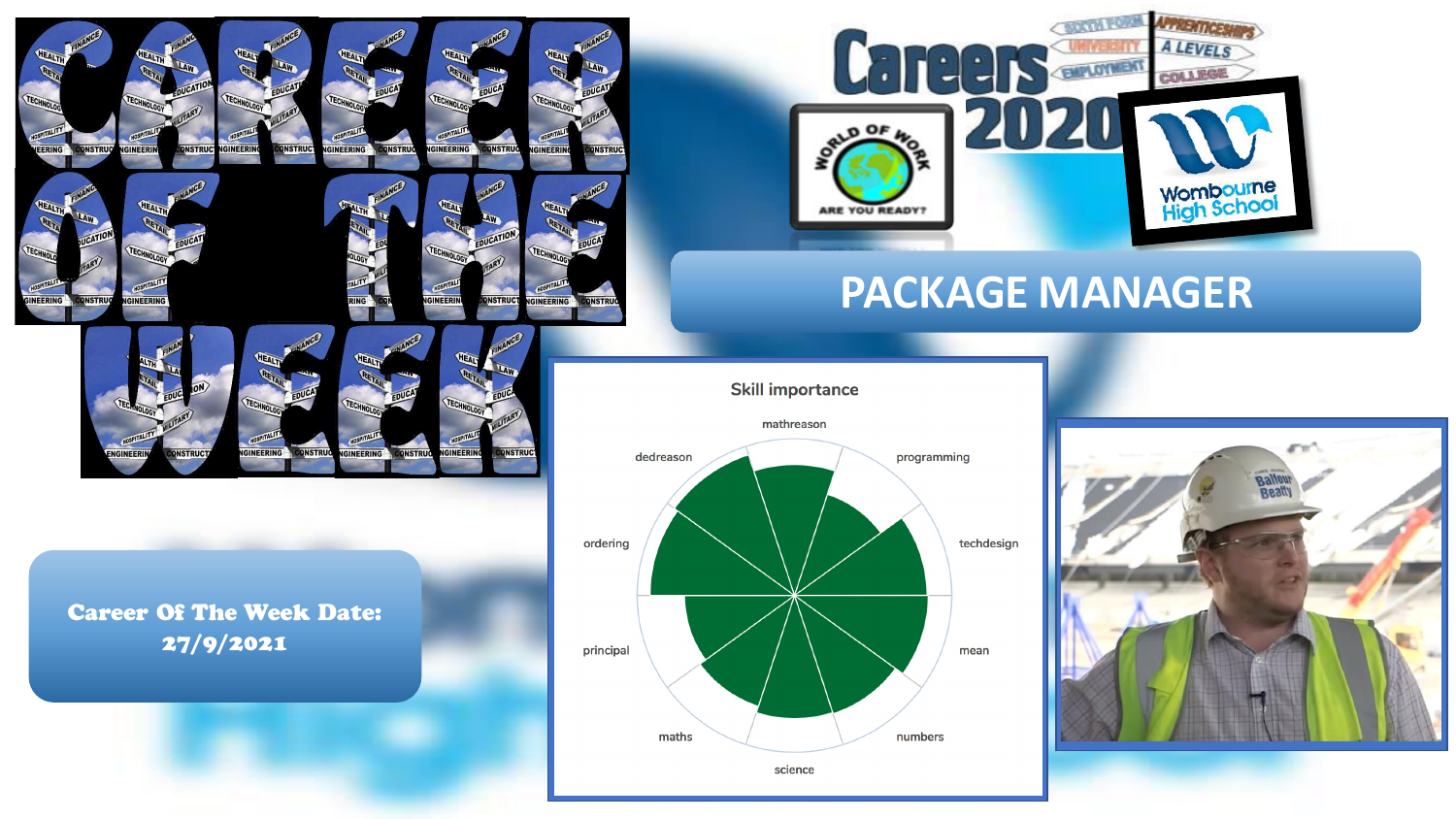

# **PACKAGE MANAGER**

 $\left( 3\right)$ 

 $\bigodot$ 



#### Description?

Production managers and directors in construction direct and co-ordinate resources for the construction and maintenance of civil and structural engineering works including houses, flats, factories, roads and runways, bridges, tunnels and railway works, harbour, dock and marine works and water supply, drainage and sewage works.

### **Qualifications**

There are no pre-set entry standards. Entry is possible with either a degree or equivalent qualification and/or relevant experience, via apprenticeships or S/NVQs in Management at levels 3 to 5. On-the-job training is provided and professional qualifications are available.

£52,000 average salary

The UK average salary is £28,758

Insert ava $\mathcal{I}$  hours and male  $\mathcal{I}$  hours and male  $\mathcal{I}$ average weekly hours

There are 37.5 hours in the average working week

89% male 11% female

The UK workforce is 47% female and 53% male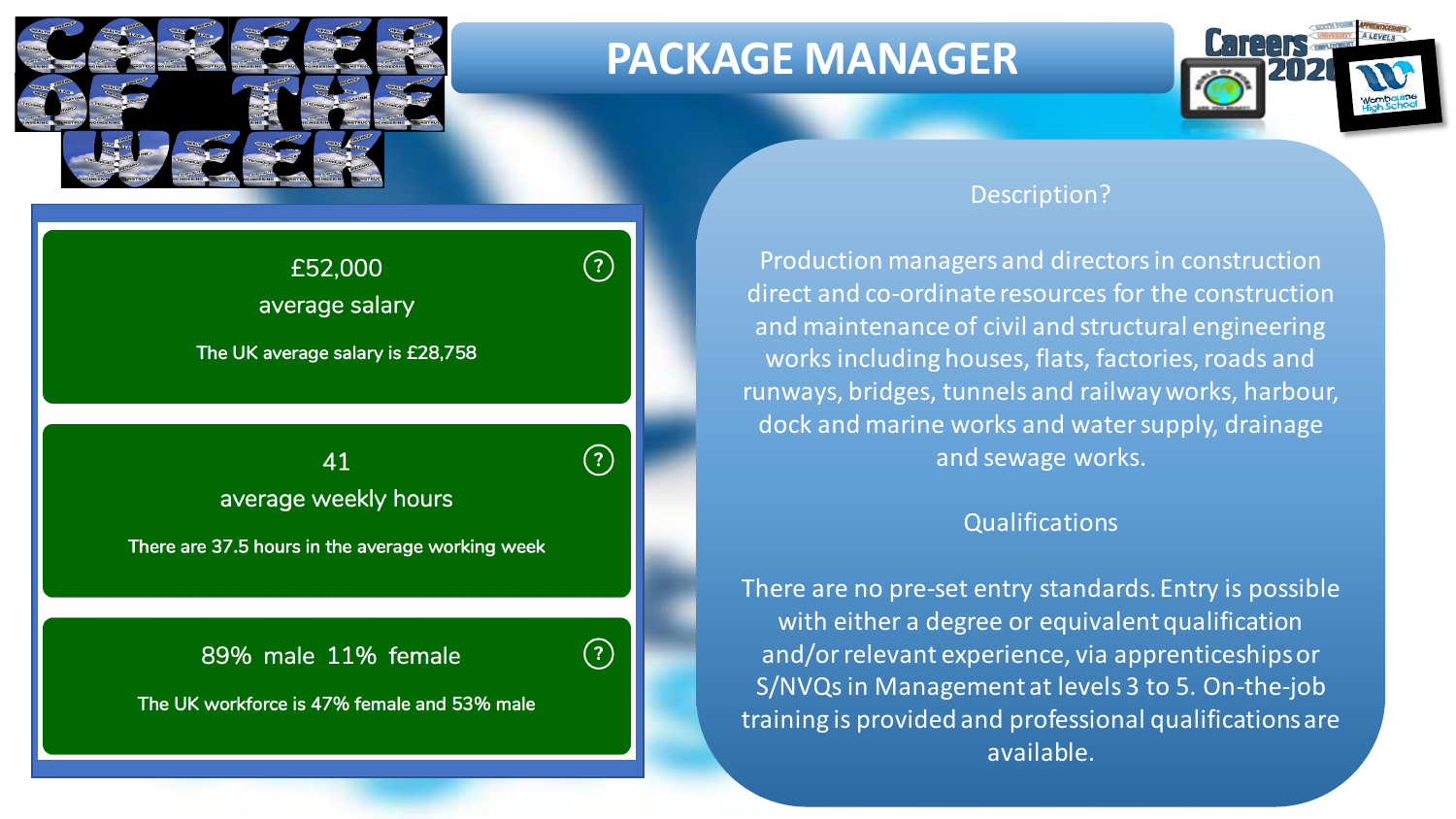

## **PACKAGE MANAGER**





### Tasks

Liaises with other managers to plan overall production activity and construction activities, sets quality standards and estimates timescales and costs;

Receives invitations to tender, arranges for estimates and liaises with client, architect and engineers for the preparation of contracts; Plans, directs and co-ordinates the construction and maintenance of civil and structural engineering works, including demolition, opencast mining works and pipeline and piling; Receives reports upon work in progress to ensure that materials and construction methods meet with specifications and statutory requirements and that there are no deviations from agreed plans.